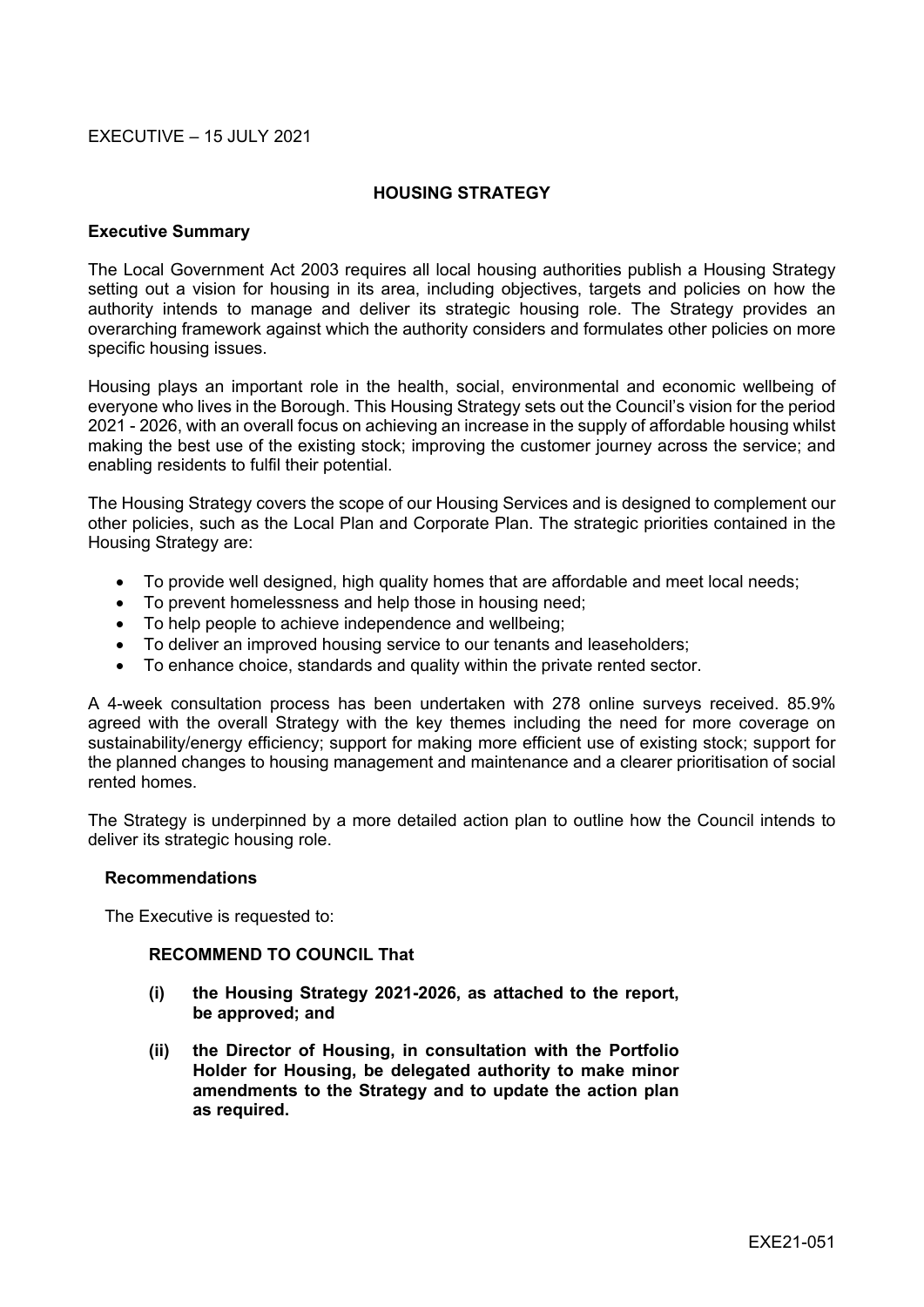# **Reasons for Decision**

Reason: The Council has a legal duty to have an up-to-date Housing Strategy in place.

The item(s) above will need to be dealt with by way of a recommendation to Council.

| <b>Background Papers:</b> | None.                                                                                                    |
|---------------------------|----------------------------------------------------------------------------------------------------------|
| <b>Reporting Person:</b>  | Louise Strongitharm, Director of Housing<br>Email: louise.strongitharm@woking.gov.uk, Extn: 3732         |
| <b>Contact Person:</b>    | Jon Herbert, Strategic Housing and Development Manager<br>Email: jon.herbert@woking.gov.uk, Extn: 3546   |
| <b>Portfolio Holder:</b>  | Councillor Debbie Harlow<br>Email: cllrdebbie.harlow@woking.gov.uk                                       |
|                           | <b>Shadow Portfolio Holder:</b> Councillor Ann-Marie Barker<br>Email: cllrann-marie.barker@woking.gov.uk |
| <b>Date Published:</b>    | 7 July 2021                                                                                              |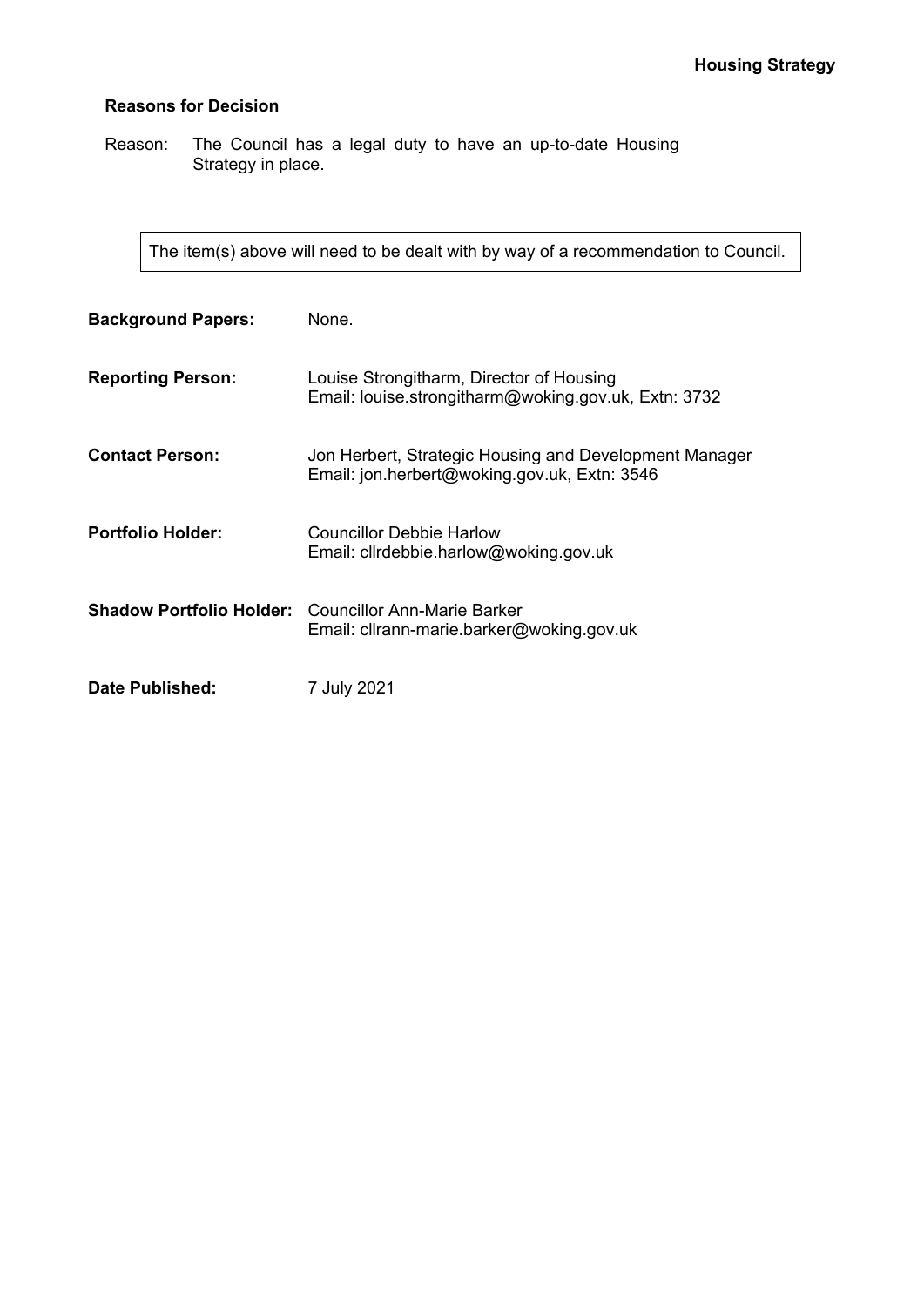# **1.0 Introduction**

- 1.1 The Local Government Act 2003 requires the Council to publish a housing strategy setting out a vision for housing in its area and identify objectives and priorities to meet the current and future housing needs of the local population. In England, local housing strategies are currently prepared by local housing authorities.
- 1.2 Since the last Housing Strategy was adopted in 2011, there have been significant changes in Government policy and legislation that have affected the housing sector. In addition to this, there remain several consultations, strategies and policy papers that are in the process of being set out by Government, and will play a part in shaping the future.
- 1.3 A Social Housing White Paper was published by the Ministry of Housing Communities and Local Government on 17 November 2020, presenting a charter of seven commitments social housing residents should be able to expect from their landlord. The overarching themes are building and resident safety, and resident voice.
- 1.4 The Welfare Reform Act 2012 introduced a wide range of reforms with effect from 1st April 2013 aimed at reducing public expenditure on benefits and using the welfare system to incentivise people into employment. A number of these have had an impact on homelessness and the availability, and sustainability, of affordable housing.
- 1.5 There have also been a number of local policy updates and changes, including the joint Strategic Housing Market Assessment (SHMA) 2015, the emerging Site Allocations DPD, the Housing Allocations Policy and Homelessness and Rough Sleeping Strategy.

## **2.0 Draft Housing Strategy 2021 - 2026**

- 2.1 Woking is a popular place to live. The population of Woking is 100,793 based on mid-year estimates (ONS) 2019, a 12.2% increase since 2001. However, the success of the area brings challenges. House prices in the Borough are well above the national average leading to affordability issues for local people and key workers.
- 2.2 As at February 2021, the average house price in Woking was £420,792, which is nearly double the national average of £250,341. As of March 2020, full-time employees could typically expect to spend around 10.17 times their workplace-based annual earnings on purchasing a home. This is significantly higher than the national average of 7.84.
- 2.3 As at 1st April 2021, there were a total of 1,108 applicants on Woking's Housing Register. The Housing Register shows that the greatest need is for 1 bed units at 41%, but there is also a significant need for 2 and 3+ bed homes at 31% and 28% respectively.
- 2.4 The Housing Strategy covers the scope of our Housing Services and is designed to complement our other policies, such as the Local Plan.
- 2.5 The Strategy includes five strategic priorities as follows:
	- To provide well designed, high quality homes that are affordable and meet local needs;
	- To prevent homelessness and help those in housing need;
	- To help people to achieve independence and wellbeing;
	- To deliver an improved housing service to our tenants and leaseholders;
	- To enhance choice, standards and quality within the private rented sector.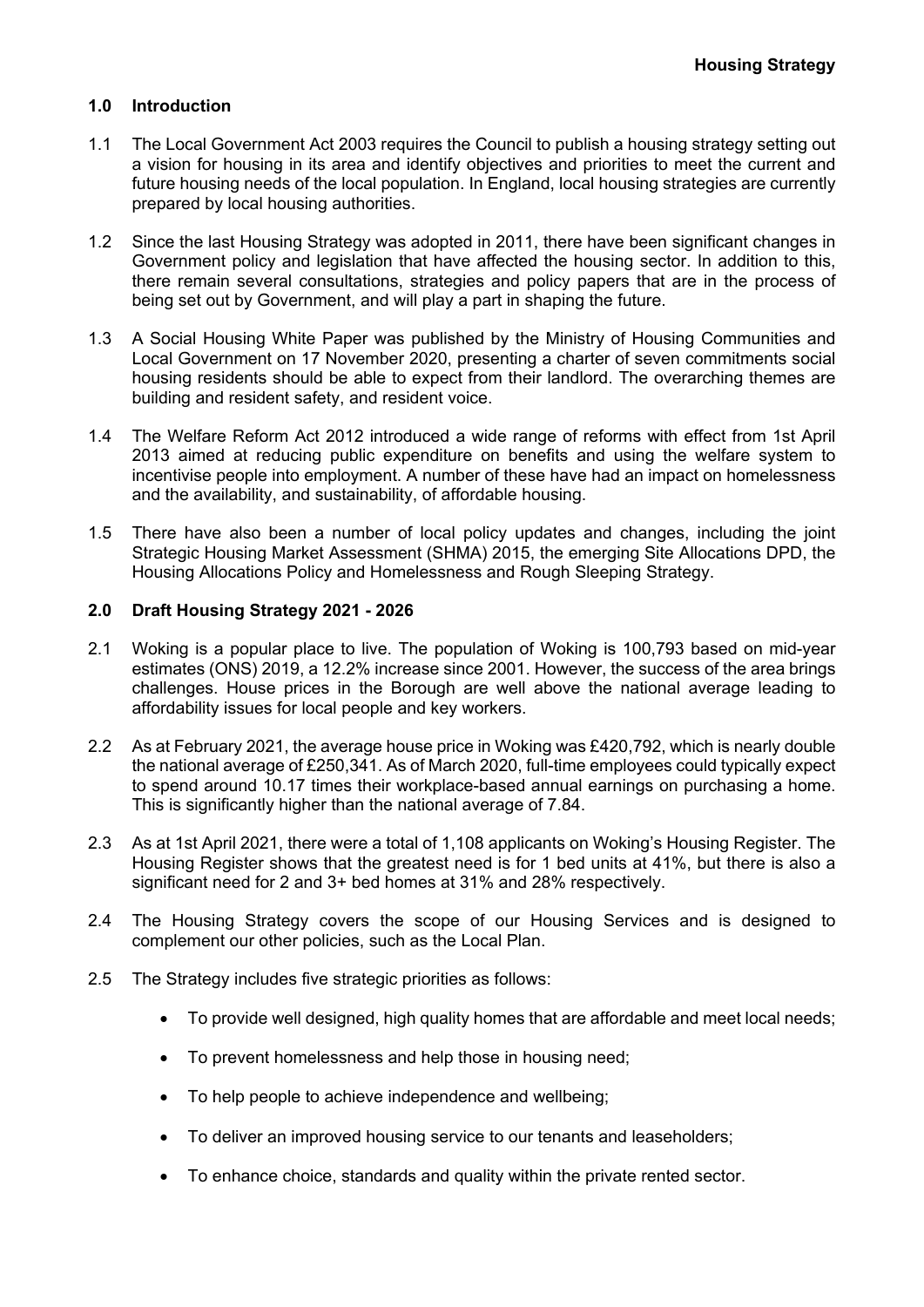- 2.8 Progress against the Housing Strategy will be monitored by the respective teams within Housing Services and Planning, with additional monitoring provided through the Housing Task Group. The Task Group feeds into the development of a range of housing strategies and policies, while also monitoring the performance and delivery of key housing projects.
- 2.9 The Housing Strategy is underpinned by a more detailed action plan to outline how the Council intends to deliver its strategic housing role. The Action Plan is intended to be a live document, which will be subject to continuous review and updating to ensure it remains effective and current. Updates will be published on the Council's website.

# **3.0 Corporate Strategy**

3.1 Improving the health and wellbeing of all residents - housing plays an important role in the health, social, environmental and economic wellbeing of everyone who lives in the Borough. Good quality, decent and affordable homes contribute significantly to health and wellbeing. Strategic Priority 1 focuses on delivering suitable housing for residents that is truly affordable and meets local needs.

Strategic Priority 3 focusses on the provision of good quality housing support services that promote independence. This is key to the Council's preventative strategies to enable vulnerable people to live successfully and independently in the community. Woking Borough Council's focus is on supporting customers not just to resolve their housing issues, but also encouraging them to improve their health and wellbeing.

3.2 Reducing Social Inequality - Woking has an acute need for more affordable housing of all types, sizes and tenures and the demand for affordable housing far exceeds supply, with local people finding it increasingly difficult to afford to stay in the Borough. Strategic Priority 1 focuses on delivering suitable housing for residents that is truly affordable and meets local needs, including addressing affordability issues for local people and key workers.

Strategic Priority 2 seeks to tackle homelessness and its root causes. Successful homelessness prevention has been the main aim of Woking's Housing Options approach for many years and it will need to remain so with the added duties under the Homelessness Reduction Act 2017. The team use a range of other tools to prevent and address homelessness, including family mediation, home visits, negotiation with landlords, landlord incentives, prevention funding to help with rent arrears and floating support. We will continue to prevent homelessness using a range of tools available, including the Housing Options Floating Support Service and outreach services, while further developing Personal Housing Plans (PHPs) to become more holistic and with regular reviews/updates.

- 3.3 Engaging our Communities The draft Housing Strategy has been distributed for widespread consultation to tenants, those on the housing register and the wider population of Woking through Engagement HQ, emails and social media. The views of our residents, partners and stakeholders are very important to us, so this has been an ideal opportunity to engage with local people to help shape housing priorities for the future of our communities. Strategic Priority 4 includes a clear commitment to engaging tenants and leaseholders more in the future of the Housing Service.
- 3.4 Sustainable development Over 97% of the Council's housing stock meets the Decent Homes standard in 2020/2021. In addition, the energy efficiency of Council owned homes has risen over the past 4 years to 69.1% in 2020/21. Strategic Priority 1 focuses on delivering more affordable homes built to high design standards. Strategic Priority 4 aims to improve energy efficiency amongst Council-owned stock through routine maintenance programmes and new development schemes. Strategic Priority 5 will ensure that our private rented properties continue to meet the revised standards around energy performance and room sizes, as per legislative changes set out in the Housing and Planning Act 2016 expanding Council responsibilities in this regard.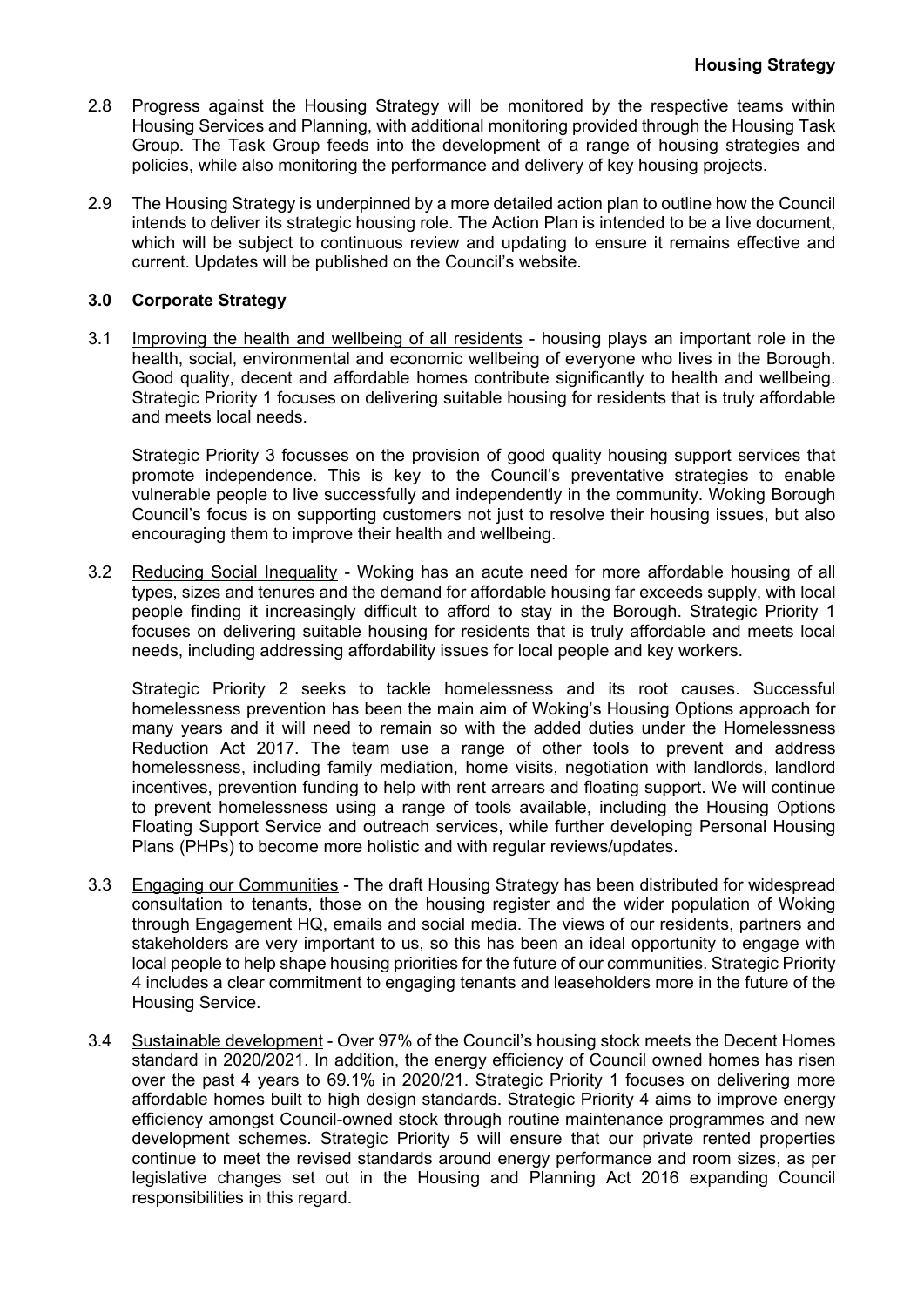- 3.5 Strengthening Partnerships This Strategy outlines how the Council will work in partnership with others to meet the targets set out in its Local Development Framework (LDF), 'Woking 2027' and Core Strategy with regards to affordable housing provision in the Borough. Strategic Priority 1 aims to deliver affordable homes through working in strengthened partnership with Thameswey, Registered Providers and developers, as well as identifying new-build opportunities on council-owned land. Strategic Priority 2 continues our working to support vulnerable residents through partnership working with local partners, including York Road Project, Women's Support Centre, Citizens Advice Woking, Your Sanctuary, local foodbanks, Surrey County Council, Woking MIND and JobCentre +. Strategic Priority 3 highlights that partnership working with other statutory and voluntary agencies is key to helping people achieve independence and wellbeing and working in partnership with a range of health and social care colleagues runs through this priority. Strategic Priority 5 details the maintaining and improvement of working relationships with Lettings Agents and Landlords, including holding a yearly Private Sector Landlord Forum to disseminate best practice.
- 3.6 Effective Use of Resources This Strategy outlines how the Council will maximise resources to meet the targets set out in its Local Development Framework (LDF), 'Woking 2027' and Core Strategy with regards to affordable housing provision in the Borough. In achieving the aims of Strategic Priority 1, the Council will utilise its recent status as an Investment Partner with Homes England to secure grant funding to help deliver affordable housing development. The Council will also explore new funding models, such as "income-strip" finance. We will also undertake a strategic review of the Council's temporary accommodation portfolio to identify any future development opportunities, while looking for opportunities arising from the asset management strategy and property review to develop more affordable housing and exploring how to further encourage tenants who are under-occupying Council homes to move to smaller homes. Our work in the area of homelessness and rough sleeping will continue to utilise a range of tools available, including the Housing Options Floating Support Service and outreach services. A key element of Strategic Priority 4 is to bring housing and asset management services back in-house and re-tender the repairs and maintenance contracts, thereby delivering best value for tenants and leaseholders. Strategic Priority 5 seeks to make use of existing housing by bringing empty properties back into use, as well as reviewing our IT systems for Private Sector Housing to deliver a more efficient and customer-friendly service.

# **4.0 Implications**

# Finance and Risk

- 4.1 The Housing Strategy provides clear direction and focus with respect to its strategic objectives for Housing Services upon which future financial decisions can be based.
- 4.2 The Strategy itself does not commit the Council to additional costs. Any actions requiring additional budget will be presented to the Executive and/or Council for a decision.
- 4.3 The risks associated with delivering the Housing Strategy are clearly set out in the Action Plan.

### Equalities and Human Resources

- 4.4 The Housing Strategy reflects the Council's ambitions to promote equality and address inequalities in Woking. An Equalities Impact Assessment has been completed.
- 4.5 The Housing Strategy will support staff in understanding the strategic direction of the Council's Housing Services.

Legal

4.6 The Local Government Act 2003 requires the Council to publish a housing strategy setting out a vision for housing in its area and identify objectives and priorities to meet the current and